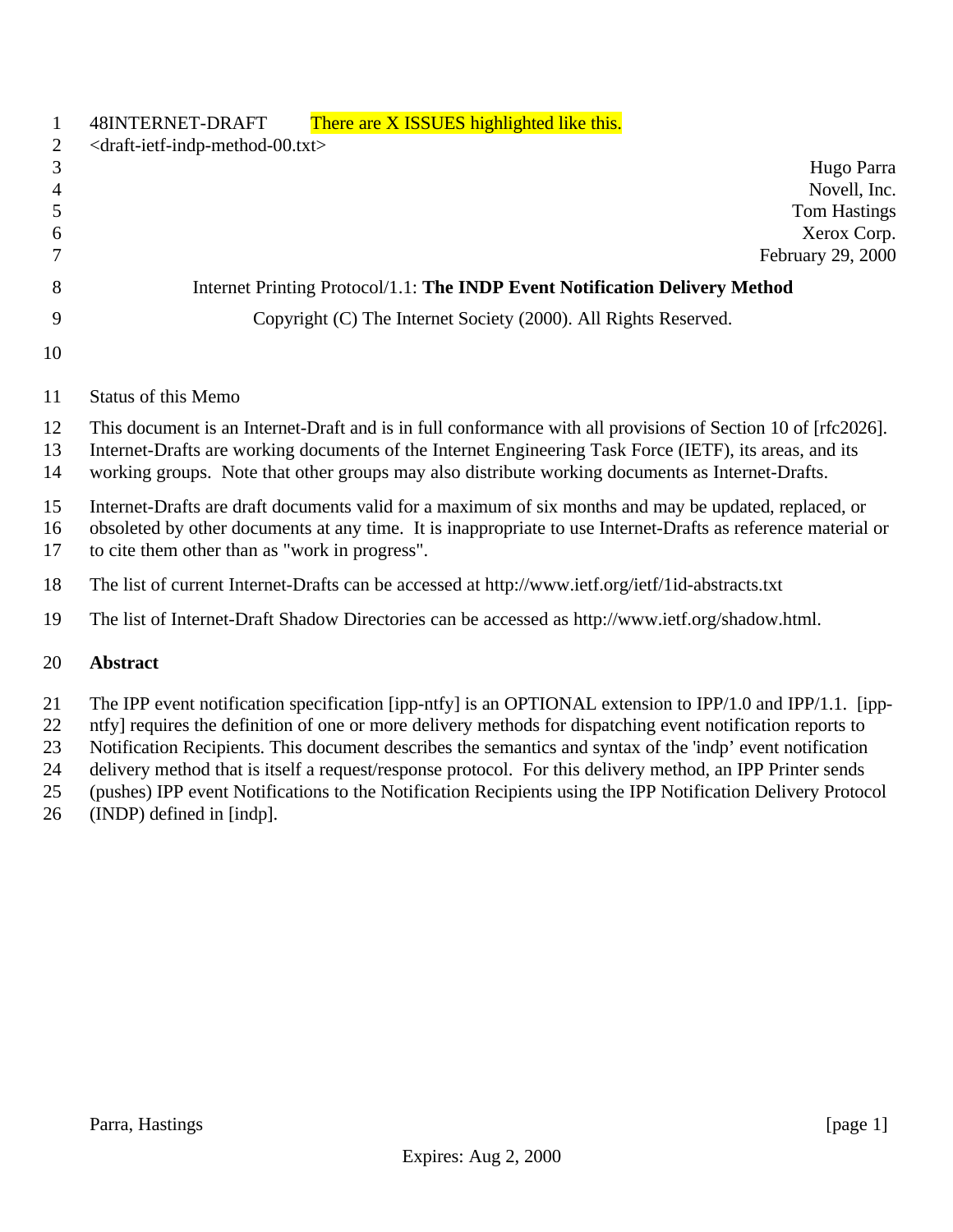- The full set of IPP documents includes:
- Design Goals for an Internet Printing Protocol [RFC2567]
- Rationale for the Structure and Model and Protocol for the Internet Printing Protocol [RFC2568]
- Internet Printing Protocol/1.1: Model and Semantics (this document)
- Internet Printing Protocol/1.1: Encoding and Transport [ipp-pro]
- Internet Printing Protocol/1.1: Implementer's Guide [ipp-iig]
- Mapping between LPD and IPP Protocols [RFC2569]
- 

The "Design Goals for an Internet Printing Protocol" document takes a broad look at distributed printing

- functionality, and it enumerates real-life scenarios that help to clarify the features that need to be included in
- a printing protocol for the Internet. It identifies requirements for three types of users: end users, operators,
- and administrators. It calls out a subset of end user requirements that are satisfied in IPP/1.0. A few
- OPTIONAL operator operations have been added to IPP/1.1.
- The "Rationale for the Structure and Model and Protocol for the Internet Printing Protocol" document
- describes IPP from a high level view, defines a roadmap for the various documents that form the suite of IPP
- specification documents, and gives background and rationale for the IETF working group's major decisions.
- The "Internet Printing Protocol/1.1: Encoding and Transport" document is a formal mapping of the abstract
- operations and attributes defined in the model document onto HTTP/1.1 [RFC2616]. It defines the
- encoding rules for a new Internet MIME media type called "application/ipp". This document also defines
- the rules for transporting a message body over HTTP whose Content-Type is "application/ipp". This
- document defines a new scheme named 'ipp' for identifying IPP printers and jobs.
- The "Internet Printing Protocol/1.1: Implementer's Guide" document gives insight and advice to
- implementers of IPP clients and IPP objects. It is intended to help them understand IPP/1.1 and some of the
- considerations that may assist them in the design of their client and/or IPP object implementations. For
- example, a typical order of processing requests is given, including error checking. Motivation for some of
- the specification decisions is also included.
- The "Mapping between LPD and IPP Protocols" document gives some advice to implementers of gateways
- between IPP and LPD (Line Printer Daemon) implementations.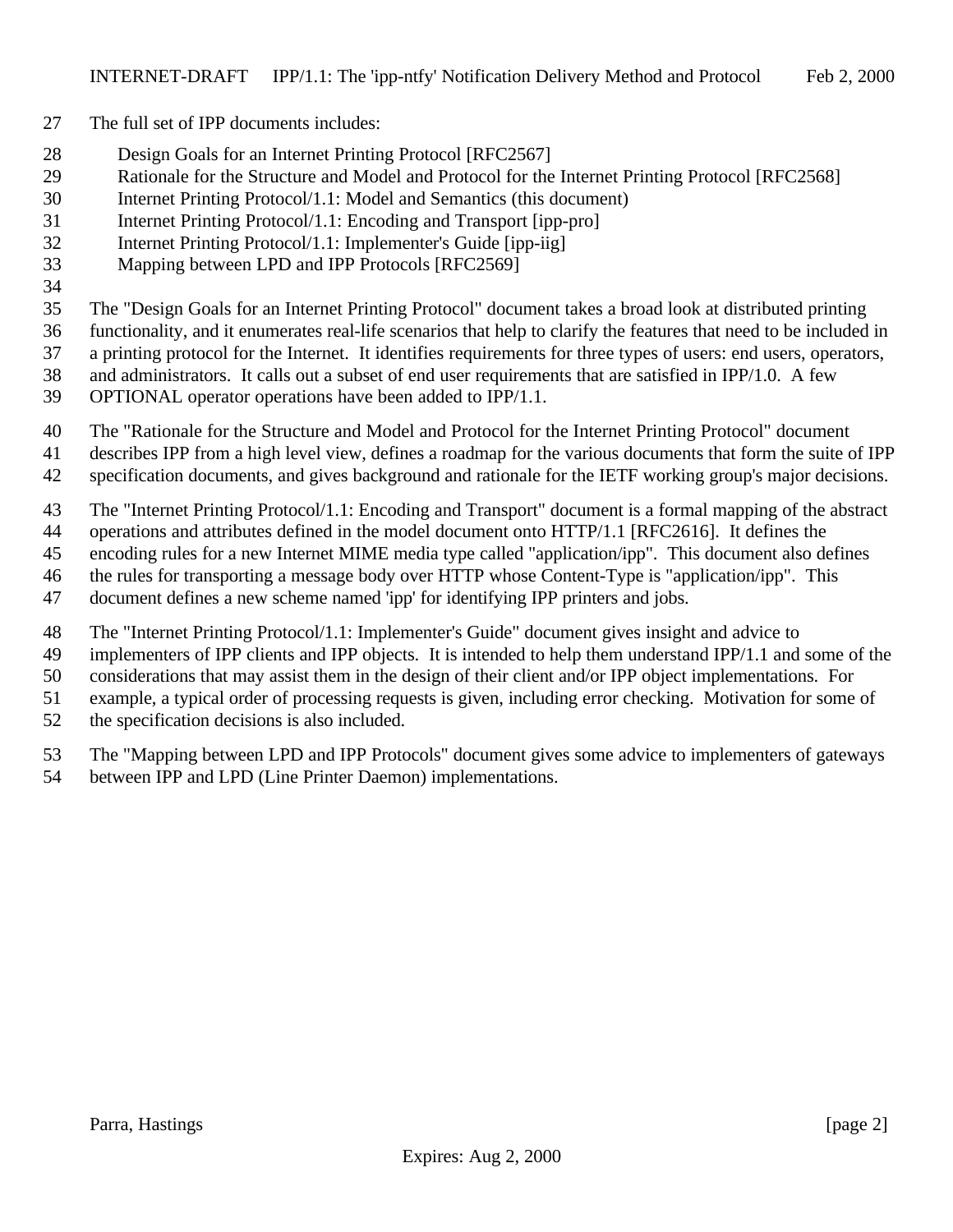| 55                         |                                         |  |
|----------------------------|-----------------------------------------|--|
| 56                         | <b>Table of Contents</b>                |  |
| 57                         | 1                                       |  |
| 58                         | 2                                       |  |
| 59                         | 3                                       |  |
| 60<br>61<br>62<br>63<br>64 | $\overline{4}$<br>4.1<br>4.1.1<br>4.1.2 |  |
| 65                         | 5                                       |  |
| 66                         | 6                                       |  |
| 67                         | $\tau$                                  |  |
| 68                         | 8                                       |  |
| 69<br>70                   | 9<br>9.1                                |  |
| 71                         | 10                                      |  |
| 72                         | 11                                      |  |
| 73<br>74                   |                                         |  |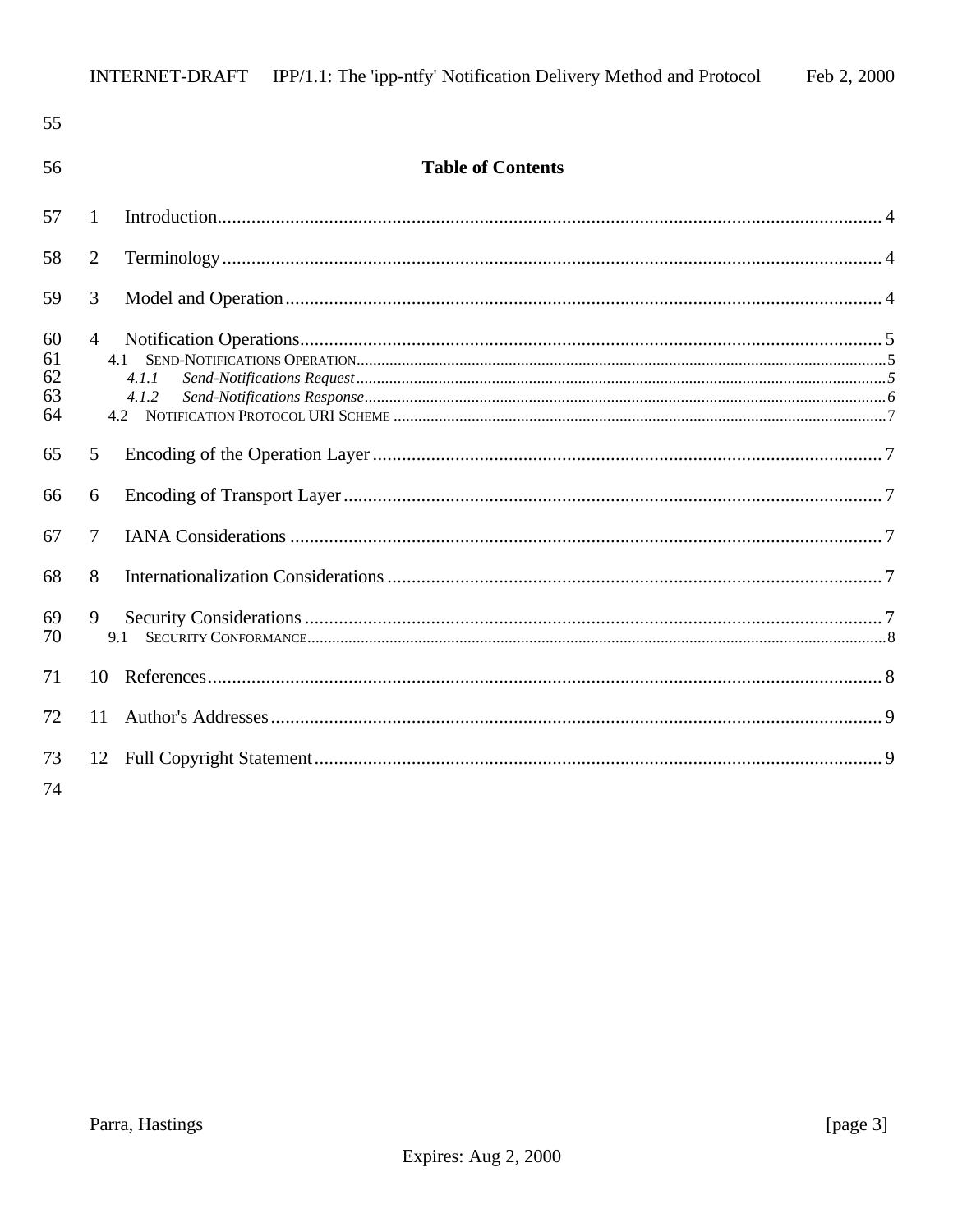### **1 Introduction**

- IPP Printers that support the OPTIONAL IPP event notification extension [ipp-ntfy] either a) accept, store,
- and use notification Subscriptions to generate notification reports and implement one or more delivery
- methods for notifying interested parties, or b) support a subset of these tasks and farm out the remaining
- tasks to a Notification Delivery Service. Based on INDP, the 'indp' event notification delivery method
- specified in this document employs a request/response protocol. Its primary intended use is for IPP Printers
- and Notification Delivery Services to send (push) event notifications to Notification Recipients using the
- INDP Send-Notifications operation over HTTP.

# **2 Terminology**

- This document uses terms such as "attributes", "keywords", and "support". These terms have special meaning and are defined in the model terminology [ipp-mod] section 12.2.
- Capitalized terms, such as MUST, MUST NOT, REQUIRED, SHOULD, SHOULD NOT, MAY, NEED
- NOT, and OPTIONAL, have special meaning relating to conformance. These terms are defined in [ipp-
- 89 mod] section 12.1 on conformance terminology, most of which is taken from RFC 2119 [RFC2119].
- This section defines the following additional terms that are used throughout this document:
- REQUIRED: if an implementation supports the extensions described in this document, it MUST support a REQUIRED feature.
- OPTIONAL: if an implementation supports the extensions described in this document, it MAY support an OPTIONAL feature.
- Event Notification (Notification for short) See [ip-ntfy]
- Notification Source See [ipp-ntfy]
- Notification Recipient See [ipp-ntfy]
- Subscription object See [ipp-ntfy]
- Ultimate Notification Recipient See [ipp-ntfy]

## **3 Model and Operation**

- In the IPP Notification Model [ipp-ntfy], one or more Per-Job Subscriptions can be supplied in the Job
- Creation operation or OPTIONALLY as subsequent Create-Job-Subscription operations; one Per-Printer
- Subscription can be supplied in the Create-Printer operation. The client that creates these Subscription
- objects becomes the owner of the Subscription object.
- When creating each Subscription object, the client supplies the "notify-recipient" (uri) attribute. The "notify-
- recipient" attribute specifies both a single Notification Recipient that is to receive the Notifications when
- subsequent events occur and the method for notification delivery that the IPP Printer is to use. For the
- Notification delivery method defined in this document, the notification method is 'indp' and the rest of the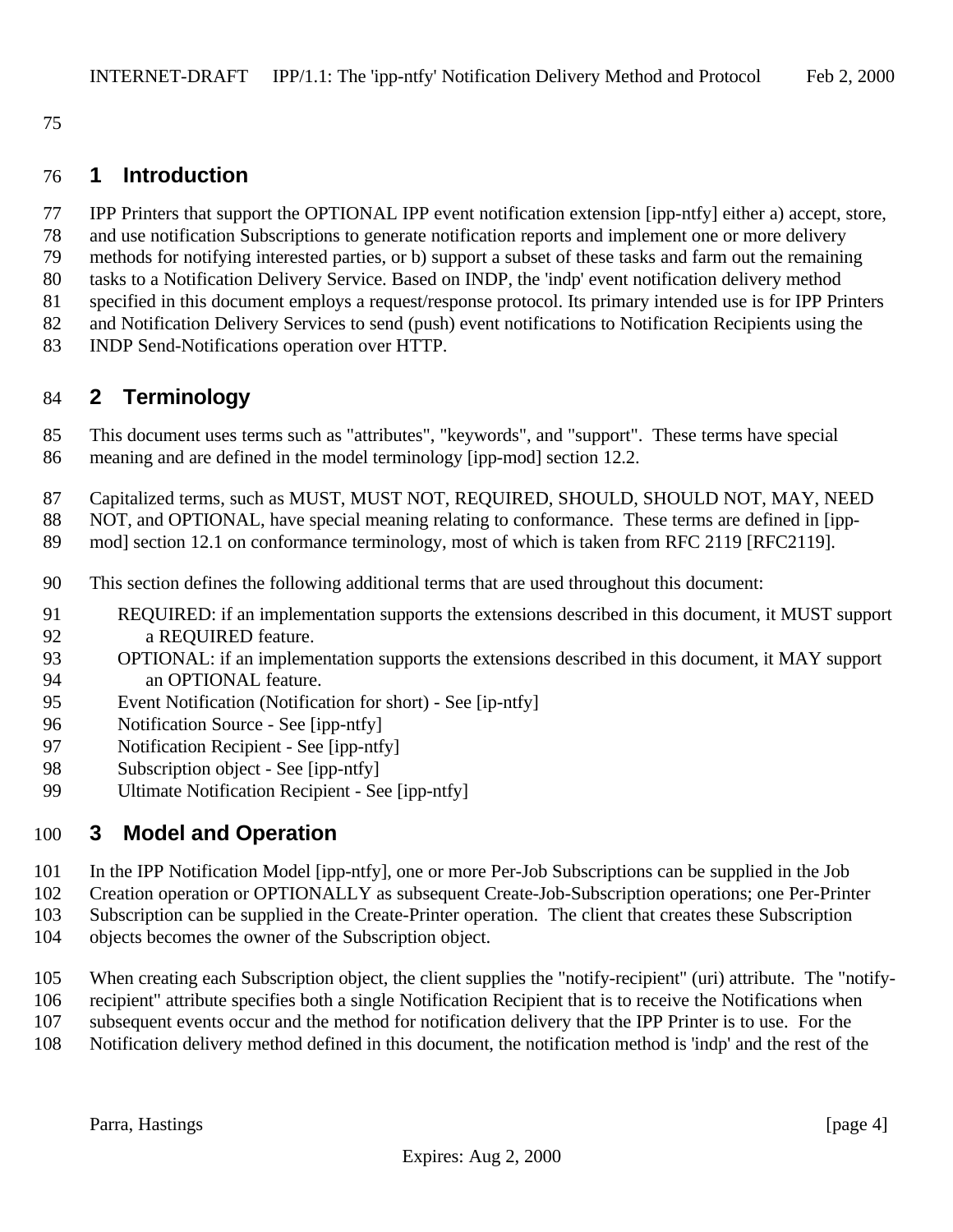- URI is the address of the Notification Recipient to which the IPP Printer will send the INDP Send-
- Notifications operation.
- The 'indp' event notification delivery method defined in this document also employs a client/server protocol.
- The "client" in this HTTP relationship is the Notification Source described in [ipp-ntfy] while the "server" is
- the Notification Recipient. The Notification Source invokes the Send-Notifications operation supported
- INDP to communicate IPP event Notification contents to the Notification Recipient. The Notification
- Recipient only conveys information to the Notification Source in the form of responses to the operations
- initiated by the Notification Source.
- Notification Sources that implement the 'indp' event notification delivery method will need to include an
- INDP client stack (and hence an HTTP client stack) while notification recipients that implement this delivery
- method will need to support an INDP server stack (and hence an HTTP server stack). See section 6 for
- more details.

# **4 Notification Operations**

 The Notification Source composes the information defined for an IPP Notification [ipp-ntfy] and sends it using the Sent-Notifications operation to the Notification Recipient supplied in the Subscription object.

INDP makes extensive use of the operations model defined by IPP [rfc2566]. This includes, the use of a

URI as the identifier for the target of each operation, the inclusion of a version number, operation-id, and

request-id in each request, and the definition of attribute groups. The Send-Notifications operation uses the

Operation Attributes group, but currently has no need for the Unsupported Attributes, Printer Object

Attributes, and Job-Object Attributes groups. However, it uses a new attribute group, the Notification

Attributes group (see [indp]).

### **4.1 Send-Notifications Operation**

This REQUIRED operation allows a Notification Source to send one or more Notifications to a Notification

- Recipient using HTTP. The operation has been tailored to accommodate the current definition of IPP
- Notification [ipp-ntfy].
- Both Machine-Consumable and Human-Consumable notifications may be sent to a Notification Recipient through this operation.

#### **4.1.1 Send-Notifications Request**

- The following groups of attributes are part of the Send-Notifications Request:
- Group 1: Operation Attributes
- Natural Language and Character Set:
- The "attributes-charset" and "attributes-natural-language" attributes ads defined in [rfc 2566] 141 section 3.1.4.1.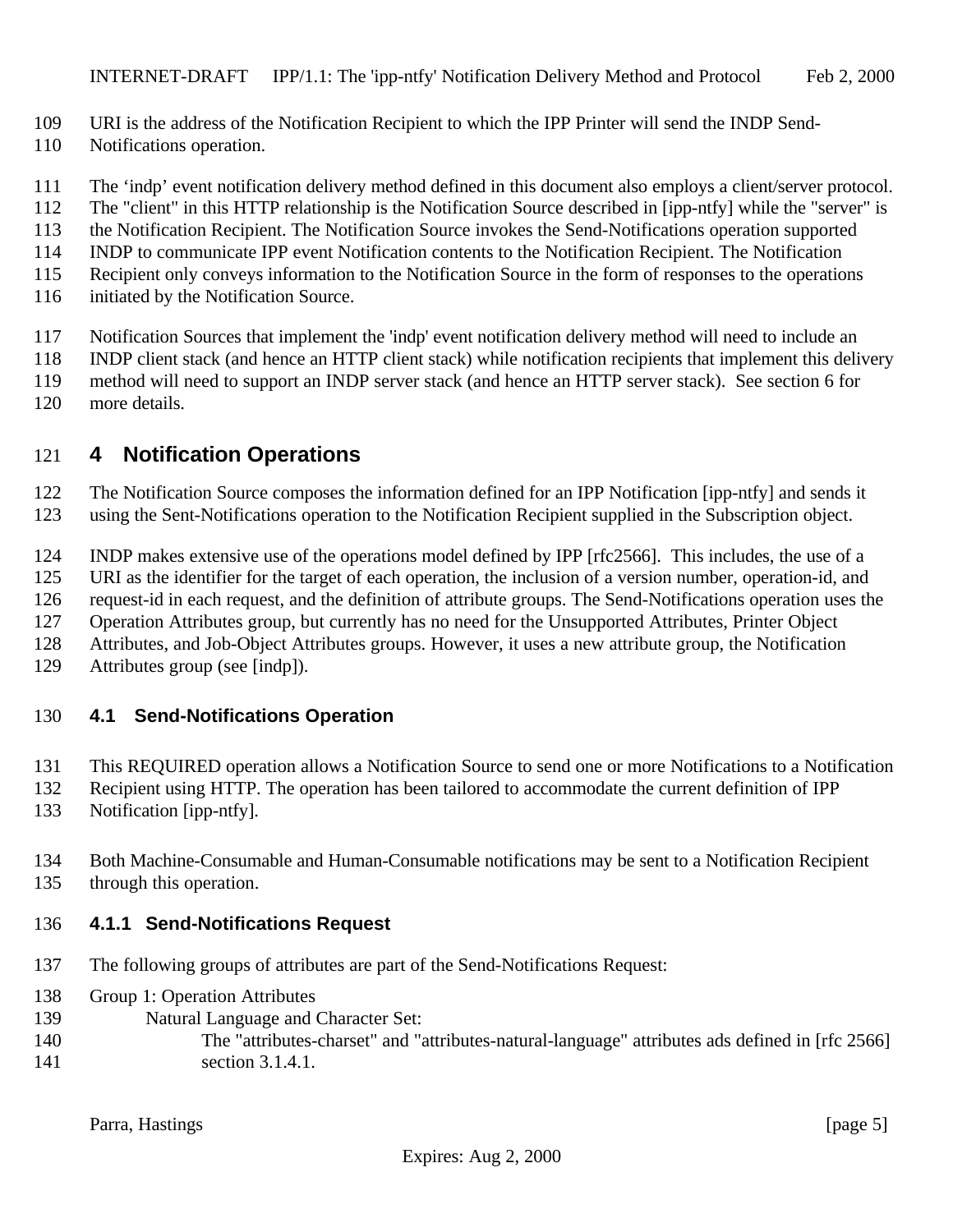| 142<br>143 | Target:                                                                                                     |
|------------|-------------------------------------------------------------------------------------------------------------|
| 144        | The URI of the 'indp' Notification Recipient.                                                               |
| 145        | Group 2 to N: Notification Attributes                                                                       |
|            |                                                                                                             |
| 146        | "human-readable-report" (text)                                                                              |
| 147        | The 'indp' Notification Source OPTIONALLY supports this attribute. This attribute is a text string          |
| 148        | generated by the IPP printer or Notification Delivery Service from the contents of the IPP                  |
| 149        | Notification suitable for human consumption. If the Notification Source supports this attribute, it         |
| 150        | MUST supply this attribute if the Subscription object contains the "notify-text-format"                     |
| 151        | (mimeMediaType) attribute. The text value of this attribute MUST be localized in the charset                |
| 152        | identified by the "notify-charset" (charset) attribute and the natural language identified by the notify-   |
| 153        | natural-language" (naturalLanguage) attribute supplied in the associated Subscription object that           |
| 154        | generates this event Notification. The format of the text value is specified by the value of the            |
| 155        | "notify-text-format" (mimeMediaType) supplied in the associated Subscription object.                        |
| 156        |                                                                                                             |
| 157        | "human-readable-report-format" (mime)                                                                       |
| 158        | This attribute MUST be supplied by the Notification Source whenever the "human-readable-report"             |
| 159<br>160 | attribute is present. It indicates the format, e.g., text/plain, text/html, etc. of the "human-readable-    |
| 161        | report" attribute.                                                                                          |
| 162        | All of the REQUIRED attributes and any of the OPTIONAL attributes indicated in [ipp-ntfy] for a Push        |
| 163        | event Notification, including "notify-text-format-type" (mimeMediaType), if the "human-readable-            |
| 164        | report" (text) attribute is included, so that the Notification Recipient will know the text format of the   |
| 165        | "human-readable-report" (text) attribute value.                                                             |
|            |                                                                                                             |
| 166        | These attributes communicate the same information as the notification attributes by the same name           |
| 167        | described in sections 7.4, 7.5, and 7.6 of [ipp-ntfy]. The rules that govern when each individual attribute |
| 168        | MUST or MAY be included in this operation precisely mirror those specified in [ipp-ntfy].                   |

#### **4.1.2 Send-Notifications Response**

The 'indp' Notification Recipient returns a status code for the entire operation and one for each Notification

Report in the request if the operation's status code is other than "success-ok". If the 'ipp-notify-send'

- notification listener receives a Notification report that it can't pair up with a subscription it knows about, it
- can return an error status-code to indicate that events associated with that subscription should no longer be
- sent to it.
- Group 1: Operation Attributes
- Natural Language and Character Set:
- The "attributes-charset" and "attributes-natural-language" attributes ads defined in [rfc 2566] section 3.1.4.1.
- Group 2 to N: Notification Attributes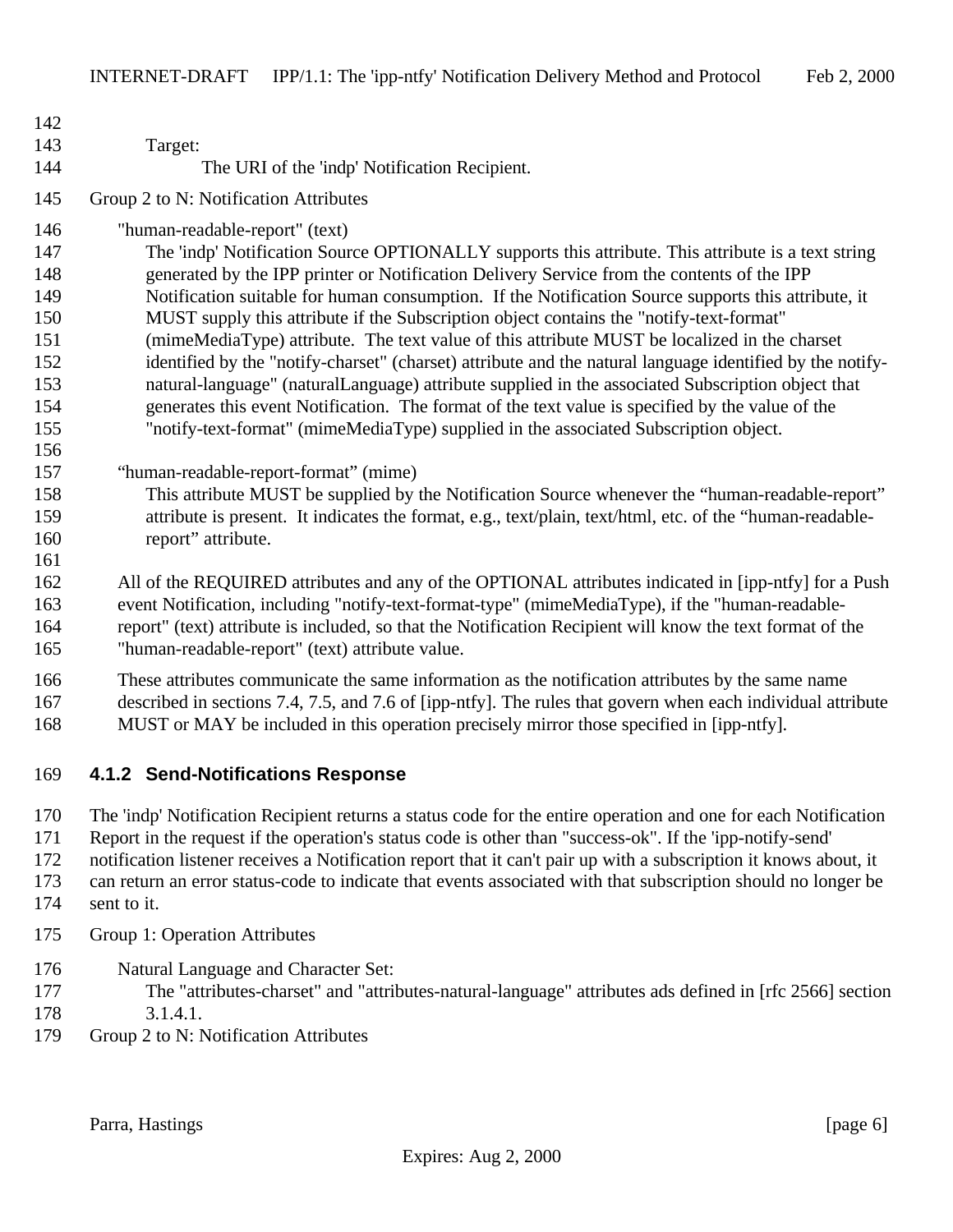- "notification-report-status-code" (type2 enum)
- Indicates whether the 'ipp-notify-send' Notification Recipient was able to consume the n-th
- Notification Report.

#### **4.2 Notification Protocol URI Scheme**

- The 'indp' event notification delivery method uses the 'indp://' URI scheme in the "notify-recipients" attribute
- in the Subscription object in order to indicate the event notification delivery method defined in this
- document. The remainder of the URI indicates the host and address of the Notification Recipient that is to
- receive the Send-Notification operation.

## **5 Encoding of the Operation Layer**

The 'indp' event notification delivery method uses the INDP operation layer encoding described in [indp].

### **6 Encoding of Transport Layer**

- The 'indp' event notification delivery method uses the INDP transport layer encoding described in [indp].
- It is REQUIRED that an 'indp' Notification Recipient implementation support HTTP over the IANA
- assigned Well Known Port XXX (the INDP default port), though a notification recipient implementation
- MAY support HTTP over some other port as well.

## **7 IANA Considerations**

The 'indp://' URL scheme and the IDNP default fort will be registered with IANA.

## **8 Internationalization Considerations**

 When the client requests Human Consumable form by supplying the "notify-text-format" operation attribute (see [ipp-ntfy]), the IPP Printer (or any Notification Service that the IPP Printer might be configured to use) supplies and localizes the text value of the "human-readable-report" attribute in the Notification according to the charset and natural language requested in the notification subscription.

## **9 Security Considerations**

 The IPP Model and Semantics document [ipp-mod] discusses high level security requirements (Client Authentication, Server Authentication and Operation Privacy). Client Authentication is the mechanism by which the client proves its identity to the server in a secure manner. Server Authentication is the mechanism by which the server proves its identity to the client in a secure manner. Operation Privacy is defined as a mechanism for protecting operations from eavesdropping.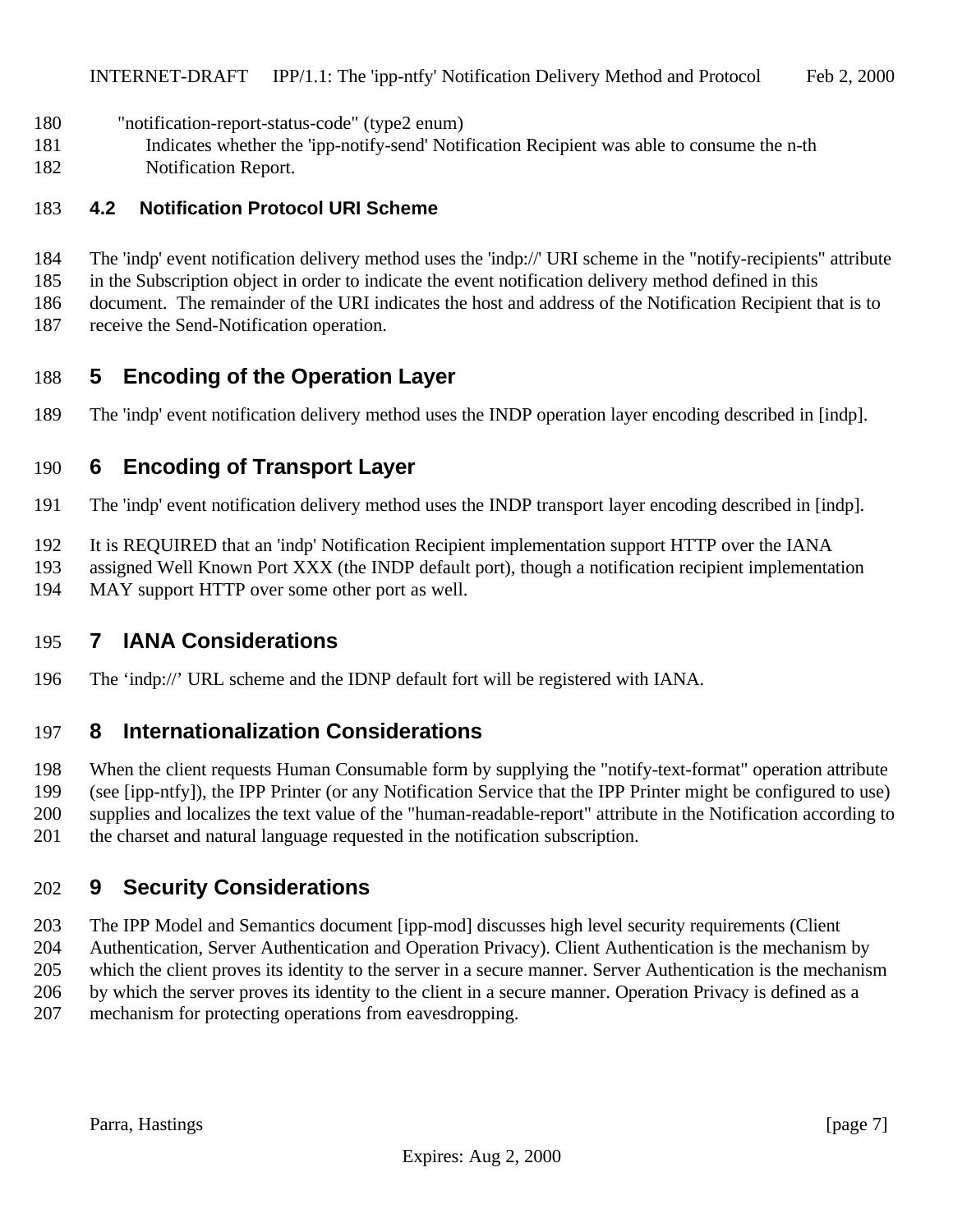The Notification Recipient can cancel unwanted Subscriptions created by other parties without having to be

 the owner of the subscription by returning the 'successful-ok-but-cancel-subscription' status code in the Send-Notifications response returned to the Notification Source.

#### **9.1 Security Conformance**

- Notification Sources (client) MAY support Digest Authentication [rfc2617]. If Digest Authentication is
- supported, then MD5 and MD5-sess MUST be supported, but the Message Integrity feature NEED NOT be supported.
- Notification Recipient (server) MAY support Digest Authentication [rfc2617]. If Digest Authentication is supported, then MD5 and MD5-sess MUST be supported, but the Message Integrity feature NEED NOT be supported.
- Notification Recipients MAY support TLS for client authentication, server authentication and operation
- privacy. If a notification recipient supports TLS, it MUST support the
- 220 TLS DHE DSS WITH 3DES EDE CBC SHA cipher suite as mandated by RFC 2246 [rfc2246]. All
- 221 other cipher suites are OPTIONAL. Notification recipients MAY support Basic Authentication (described in
- HTTP/1.1 [rfc2616]) for client authentication if the channel is secure. TLS with the above mandated cipher
- suite can provide such a secure channel.

#### **10 References**

#### [indp]

 Parra, H., T. Hastings, "Internet Printing Protocol 1.1/1.0: IPP Notification Delivery Protocol", <draft-ietf-indp-00.txt>, February 29, 2000.

| 229 | [ipp-mod] |
|-----|-----------|
|-----|-----------|

 R. deBry, T. Hastings, R. Herriot, S. Isaacson, P. Powell, "Internet Printing Protocol/1.0: Model and Semantics", <draft-ietf-ipp-model-v11-04.txt>, June, 1999.

[ipp-ntfy]

 Isaacson, S., Martin, J., deBry, R., Hastings, T., Shepherd, M., Bergman, R., "Internet Printing Protocol/1.1: IPP Event Notification Specification", <draft-ietf-ipp-not-spec-02.txt>, February 2, 2000.

[ipp-pro]

 Herriot, R., Butler, S., Moore, P., Tuner, R., "Internet Printing Protocol/1.1: Encoding and Transport", draft-ietf-ipp-protocol-v11-03.txt, June, 1999.

[rfc2026]

S. Bradner, "The Internet Standards Process -- Revision 3", RFC 2026, October 1996.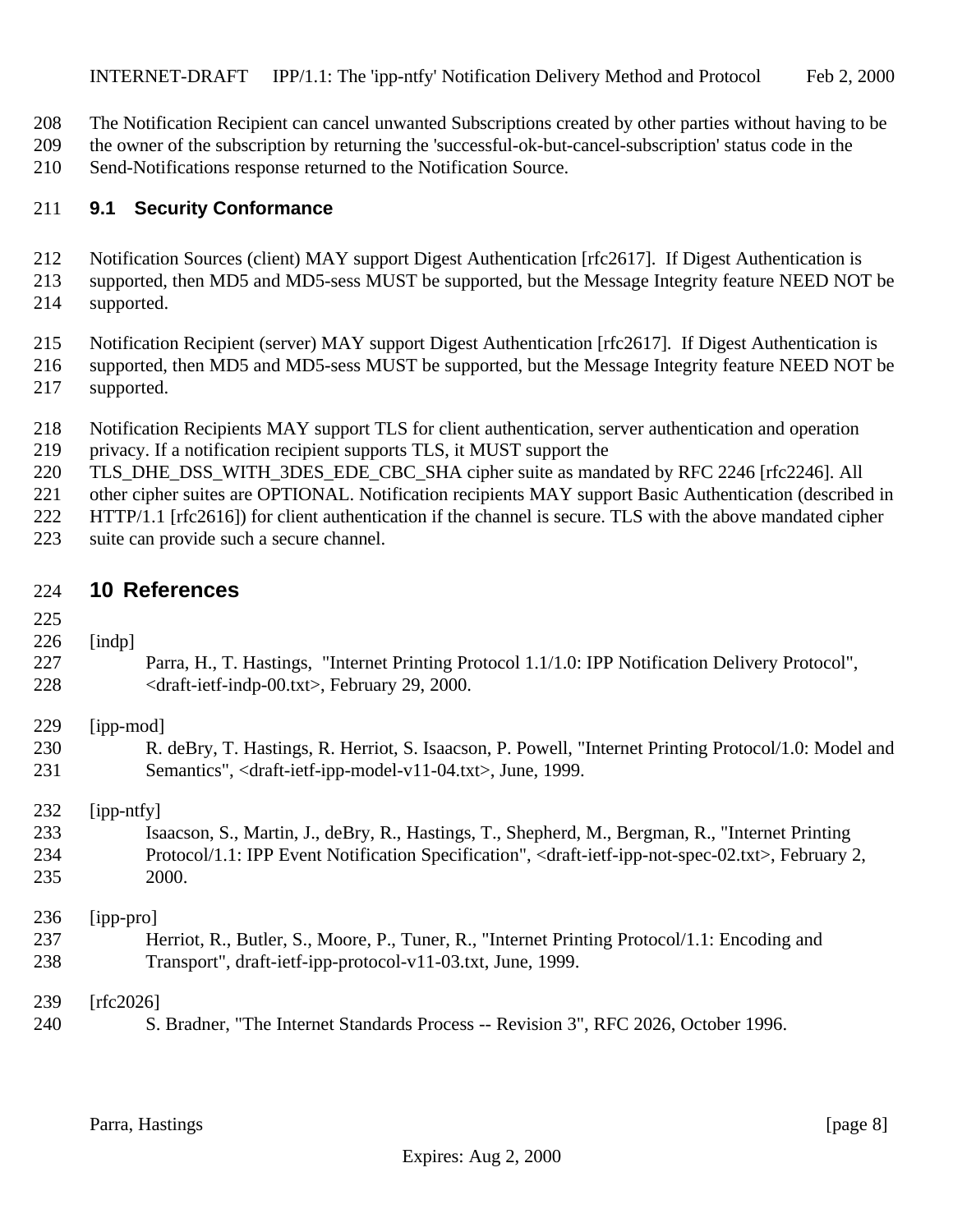241 [rfc2616]

 R. Fielding, J. Gettys, J. Mogul, H. Frystyk, L. Masinter, P. Leach, T. Berners-Lee, "Hypertext Transfer Protocol - HTTP/1.1", RFC 2616, June 1999.

[rfc2617]

 J. Franks, P. Hallam-Baker, J. Hostetler, S. Lawrence, P. Leach, A. Luotonen, L. Stewart, "HTTP Authentication: Basic and Digest Access Authentication", RFC 2617, June 1999.

#### **11 Author's Addresses**

- Hugo Parra
- Novell, Inc.
- 1800 South Novell Place
- Provo, UT 84606
- Phone: 801-861-3307
- Fax: 801-861-2517
- e-mail: hparra@novell.com
- Tom Hastings
- Xerox Corporation
- 737 Hawaii St. ESAE 231
- El Segundo, CA 90245
- 
- Phone: 310-333-6413
- Fax: 310-333-5514 e-mail: hastings@cp10.es.xerox.com

### 

## **12 Full Copyright Statement**

Copyright (C) The Internet Society (2000). All Rights Reserved.

 This document and translations of it may be copied and furnished to others, and derivative works that comment on or otherwise explain it or assist in its implementation may be prepared, copied, published and distributed, in whole or in part, without restriction of any kind, provided that the above copyright notice and this paragraph are included on all such copies and derivative works. However, this document itself may not be modified in any way, such as by removing the copyright notice or references to the Internet Society or other Internet organizations, except as needed for the purpose of developing Internet standards in which case the procedures for copyrights defined in the Internet Standards process must be followed, or as

- required to translate it into languages other than English.
- The limited permissions granted above are perpetual and will not be revoked by the Internet Society or its successors or assigns.